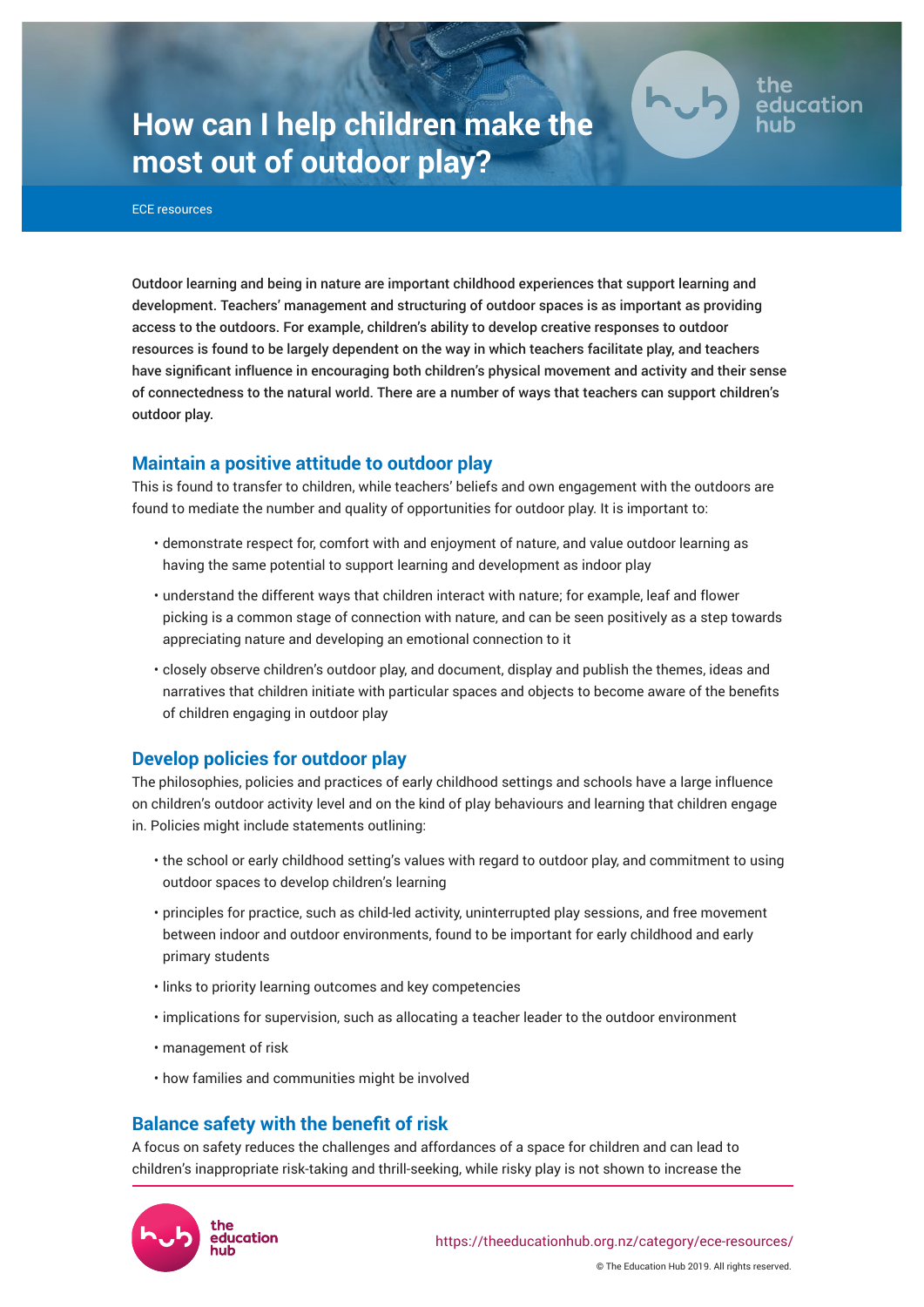likelihood of injury. Research demonstrates that children are capable of assessing risk, and risk-taking is found to have many benefits for children's development, including self-confidence, independence and mental and social health. To maintain a balance between safety and risk, it is important to:

- emphasise learning outcomes related to risky play such as negotiating turn-taking and learning to regulate personal safety; for example, value children's exploration of uneven terrains as helping children to develop balance and resilience
- teach children to identify and assess risks such as how high to climb in a tree, helping them to think carefully about what could go wrong and to develop strategies to minimise risk (basing your response on knowledge about children's capabilities, ability to make judgements and resilience), and encourage responsibility, for example, by discussing reasons for and against getting wet and muddy

## **Take trips to local parks and reserves**

This provides children with opportunities to experience nature. Focus on identifying and overcoming barriers to taking trips with children, such as lack of walking access, weather, time and supervision issues. Scout the area for possible sites to visit, which may even be a small unmaintained area onsite, or create your own small space of nature onsite. To enrich these experiences, you can:

• discuss what you notice in nature (sounds, sights, textures, smells) or make collections of rocks, pinecones, leaves and feathers

• revisit places so that an ongoing and deeper relationship to the place can be developed, and allow children to note and experience seasonal changes

### **Consider the affordances, or potentials for play of your outdoor play space**

This may be children's primary outdoor play experience, and therefore a critical influence on their learning and development. For example, trees with low branches afford climbing, whereas streams offer potential for leaping, splashing, damming and for making and dissolving mud pies. Affordances change with the weather and seasons, as well as with children's changing perceptions and development: for example, a whole new range of affordances opens up once a child learns to walk.

Therefore it is important to:

- observe children to see what affordances they perceive in their outdoor environment, and reflect upon your role in making affordances accessible and in helping children notice and explore different affordances
- ensure a diversity of landscape elements to provide a range of affordances
- provide moldable materials, climbable structures, shelters and loose parts (open-ended and manipulable objects and materials), both manufactured (such as milk crates and wooden boxes) and natural (pine cones, bark), and large and small scale; these allow children to construct spaces and dens and otherwise manipulate and shape their environment (supporting their dramatic play), engage in sustained interactions and discovery with natural elements (such as fallen branches), and engage in cooperative play and problem-solving (for example, moving logs may require multiple children)
- ensure the environment provides children with opportunities to be physically active: open spaces, looped pathways and equipment such as balls and bikes, are found to increase preschool children's activity levels

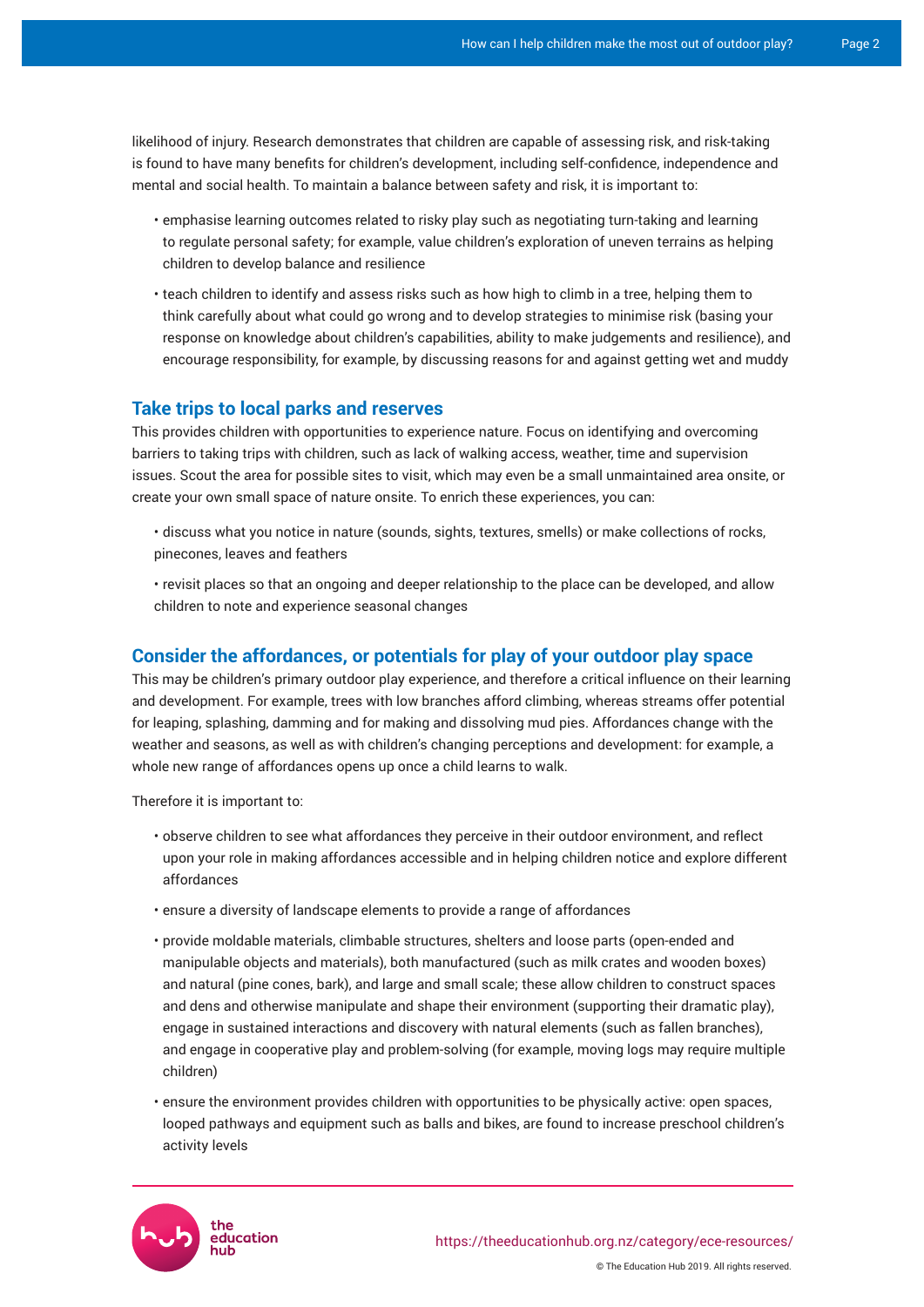#### **What kind of pedagogies are most effective for outdoor play and learning?**

First of all, it is important to ensure you develop and maintain **strong relationships** with children, as these are found to determine the way in which children react to the outdoor environment, influencing their confidence to make their own choices, solve problems and be independent from adults. Children's independence in the outdoor environment is likely to free up teachers to engage in sustained interactions with children.

Make sure you encourage more **playful and open-ended forms of engagement** by offering children private space to engage in freely chosen activities without any intervention, and ensuring outdoor learning remains open to children's constructions of play. For example, leave spaces unfinished to allow children to design and build, or have children help with setting up outdoor spaces. Free play and exploration, childinitiated learning and leisure activity are associated with more health benefits and positive attitudes than less playful styles such as field trips and school gardening projects, which are associated principally with educational benefits.

Aim for high levels of **novelty, complexity and challenge** which not only increase play activities and opportunities but are also preferred by children. Try things like an area of unmown grass, tyres, fabric, pipes and logs, blocks and milk crates for child-scale building. Insufficient space, equipment and materials are found to lead to boredom and aggression.

You can also support **independent exploration and risky play** by encouraging children to follow their own investigations and interests, and being careful not to convey expectations for behaviour, which have been found to limit children's exploration and imaginative play in outdoor contexts. Separate tasks into small chunks for children to have success and build confidence. Develop routines that support children's wellbeing and sense of safety, such as those involved in dressing and eating.

Don't focus on supervision (standing back and keeping an overview of children's activities) but **get involved in children's play**. Collaborate with children in their self-chosen activity and engagement with risk, and aim to construct knowledge through collaborative inquiry and reflection. For example, use problem-solving opportunities that occur outdoors, such as making structures stronger or making windows for a den, to engage in sustained shared thinking and extend activities with children. Facilitate learning by asking questions and provoking ideas in ways that encourage children to think, theorise and make their own decisions.

Support children to develop a relationship with nature, by encouraging **active learning and direct experiences** that explore the joy and wonder of nature. Make maximum use of the materials available in nature: digging in mud, re-routing water channels, and making and adding to dens for role play using loose parts over a period of time.

### **Further Reading**

Canning, N. (2010). The influence of the outdoor environment: Den-making in three different contexts. European Early Childhood Education Research Journal, 18(4), 555-566. doi: 10.1080/1350293X.2010.525961

Malone, K. & Tranter, P. J. (2003) School grounds as sites for learning: Making the most of environmental opportunities. Environmental Education Research, 9(3), 283-303, doi: 10.1080/13504620303459



© The Education Hub 2019. All rights reserved.